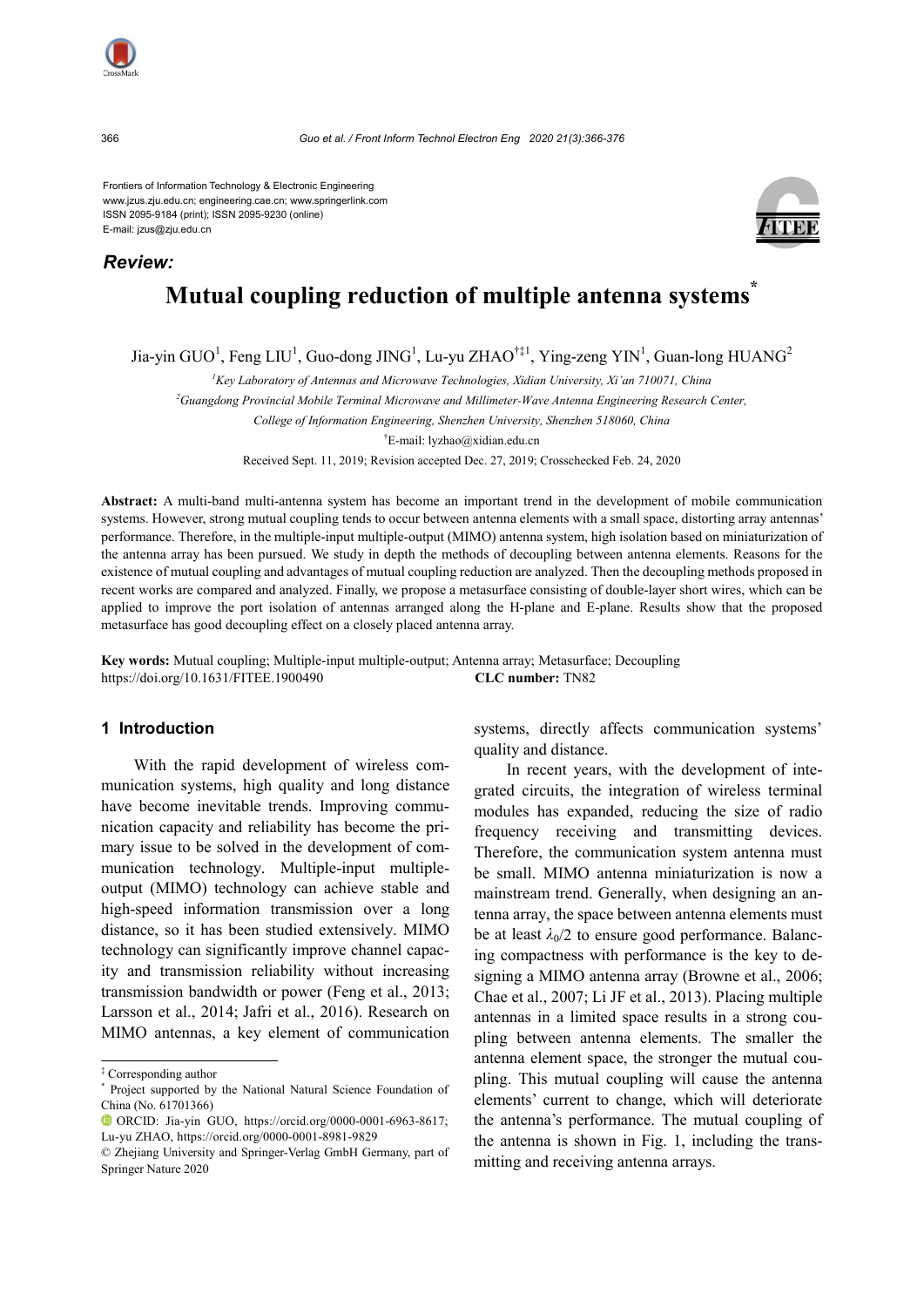

**Fig. 1 Mutual coupling of antenna arrays: (a) transmitting antenna array; (b) receiving antenna array**

In Fig. 1a, when antenna 1 is excited to generate electromagnetic waves, a part of energy 2 is directly radiated into free space, and another part of energy 3 is coupled into the adjacent antenna 2. After receiving energy, antenna 2 generates current and radiates a part of energy 4 into space again. Another part of antenna 2's energy 5 enters the signal source and is superimposed with the energy generated by antenna 2, which causes the antenna to be mismatched, thereby deteriorating the antenna array's performance. Fig. 1b depicts the mutual coupling principle of the receiving antenna array, which is a process similar to that of the transmitting antenna array.

The mutual coupling of antennas will change the input impedance of antenna elements, thus causing mismatch in the antenna array. Only well-matched antennas can better radiate energy into free space. If antennas are not matched, this causes power reflection to the source, resulting in power loss. At the same time, mutual coupling will cause radiation pattern distortion, low radiation efficiency, and increased correlation between MIMO antenna elements (Getu and Andersen, 2005; Soltani and Murch, 2015).

Therefore, it becomes very important to reduce the mutual coupling between antennas and improve the array antenna's performance. Isolation, an important indicator of antenna performance, is a parameter that must be considered when designing an antenna array.

## **2 Discussion of decoupling methods**

Decoupling of MIMO antennas has always been a hot and important research topic. To suppress the electromagnetic coupling energy between MIMO

antennas and improve the MIMO antenna's efficiency based on antenna miniaturization, different types of decoupling methods have been studied. By analyzing the literature, the MIMO antennas' decoupling methods can be divided into several categories.

#### **2.1 Decoupling networks**

Decoupling networks are generally applicable to the case where antenna element space is relatively close. Decoupling networks and antennas are designed separately and independently. Decoupling networks can be further divided into three subcategories according to different forms.

## 2.1.1 Lumped element

A pair of monopole MIMO antennas resonant at 2.45 GHz was proposed (Chen et al., 2008). As shown in Fig. 2, the antenna's port isolation can be improved from 3 dB to more than 20 dB after a lumped reactance component is connected in parallel between the two ports.



**Fig. 2 Models using lumped elements for decoupling**

#### 2.1.2 Coupled resonator

The method of decoupling with a coupled resonator is based on the admittance parameters of the antenna system (Zhao LY and Wu, 2015). A pair of asymmetric and two-element antenna arrays has strong mutual coupling effects due to the small antenna space (Zhao LY et al., 2014), as shown in Fig. 3. Through the coupled resonator design, the antenna isolation can be increased to more than 20 dB under the premise of good matching.

## 2.1.3 Neutralization lines

The neutralization line decoupling method introduces one microstrip line or more microstrip lines between antenna elements to form a new coupling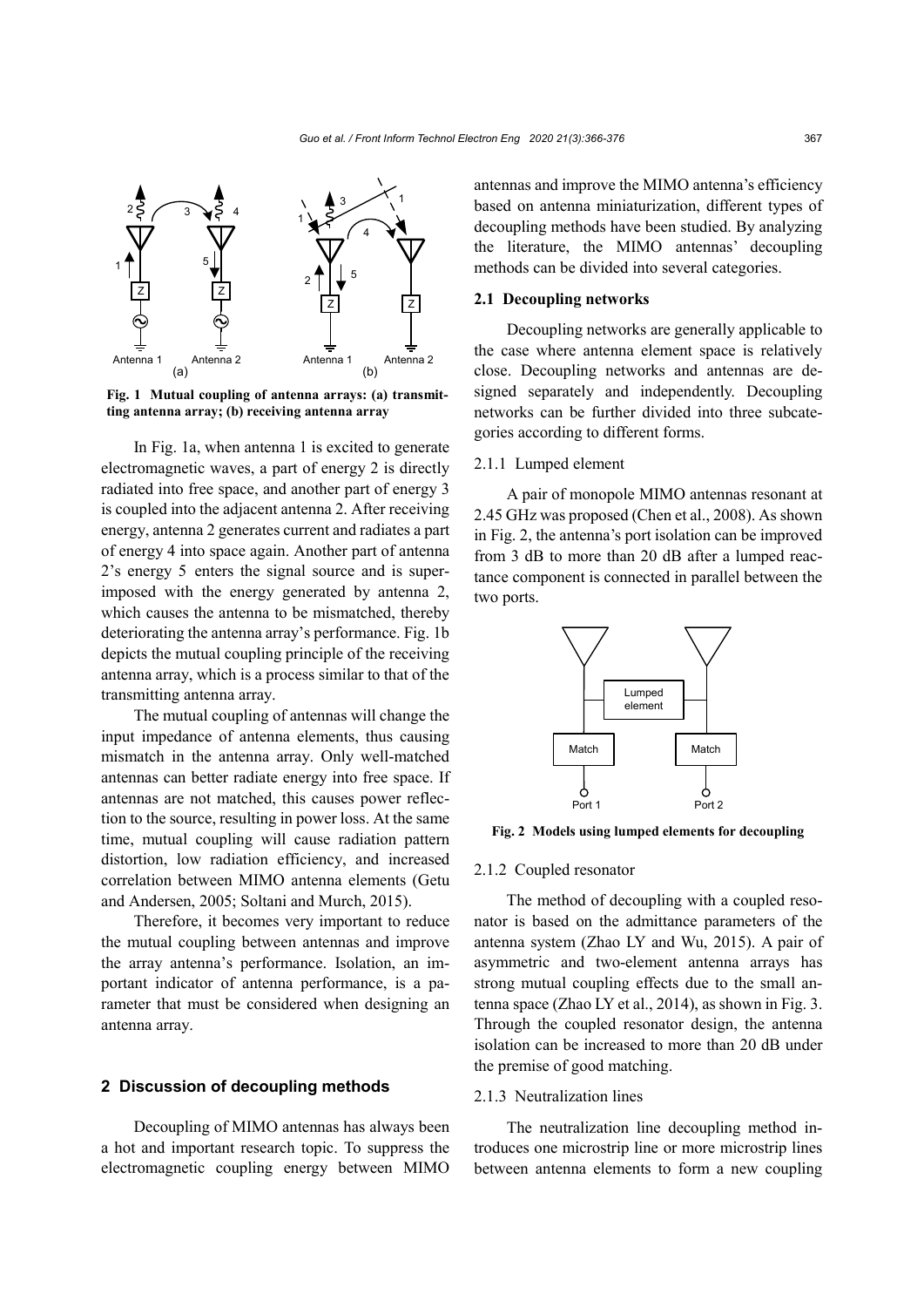path (Su et al., 2012; Amjadi and Sarabandi, 2016), as shown in Fig. 4. The coupling on the new coupling path can cancel the coupling between the original antennas, thereby reducing mutual coupling.



**Fig. 3 Models decoupled with coupled resonators** Reprinted from Zhao LY et al. (2014), Copyright 2014, with permission from IEEE



**Fig. 4 Models with neutralization lines for decoupling**

A broadband neutralization line structure has been proposed to reduce mutual coupling in a compact ultra-wide band (UWB) antenna system (Zhang S and Pedersen, 2016). The introduction of broadband neutralization lines can increase isolation by 12–25 dB within the working bandwidth of 3–5 GHz of the antenna.

#### **2.2 Parasitic resonant unit**

The decoupling method using a parasitic resonant unit is to introduce a coupled parasitic element between antenna elements to create an additional coupling path (Fig. 5), which uses the inverse cancellation principle of the field to improve isolation between antenna elements (Zhang Y et al., 2016; Sun et al., 2019). There are many forms of parasitic elements, such as monopole structure (Li ZY et al., 2012), mushroom structure (Zhai et al., 2016), planar inverted-F antenna (PIFA) structure (Zhao LY and Wu, 2014), split resonant ring structure (Xue et al., 2017), and ring resonator structure (Dhevi et al., 2018).



**Fig. 5 Models using a parasitic element for decoupling**

A decoupling method using an open resonant ring structure was proposed (Xue et al., 2017). The split resonant ring has both inductive and capacitive characteristics. The antenna's port isolation can be increased significantly in the working bandwidth after loading the split resonant ring between two antennas, which effectively reduces mutual coupling.

The parasitic structure can be not only in the same plane as the antenna, but also above the antenna, such as the array antenna decoupling surface (ADS) (Wu et al., 2017). As shown in Fig. 6, the ADS is a thin surface composed of a number of small electrical metal patches placed above the array antenna. The ADS can generate partially reflected electromagnetic waves to eliminate coupling waves from adjacent antenna elements.



**Fig. 6 Models with the antenna decoupling surface (ADS) for decoupling**

## **2.3 Defected ground structures**

Decoupling with defected ground structures is used to etch periodic or non-periodic structures on the ground of the antenna. These structures have band-stop filtering characteristics, thus changing the microwave transmission characteristics to achieve decoupling design. Decoupling with defected ground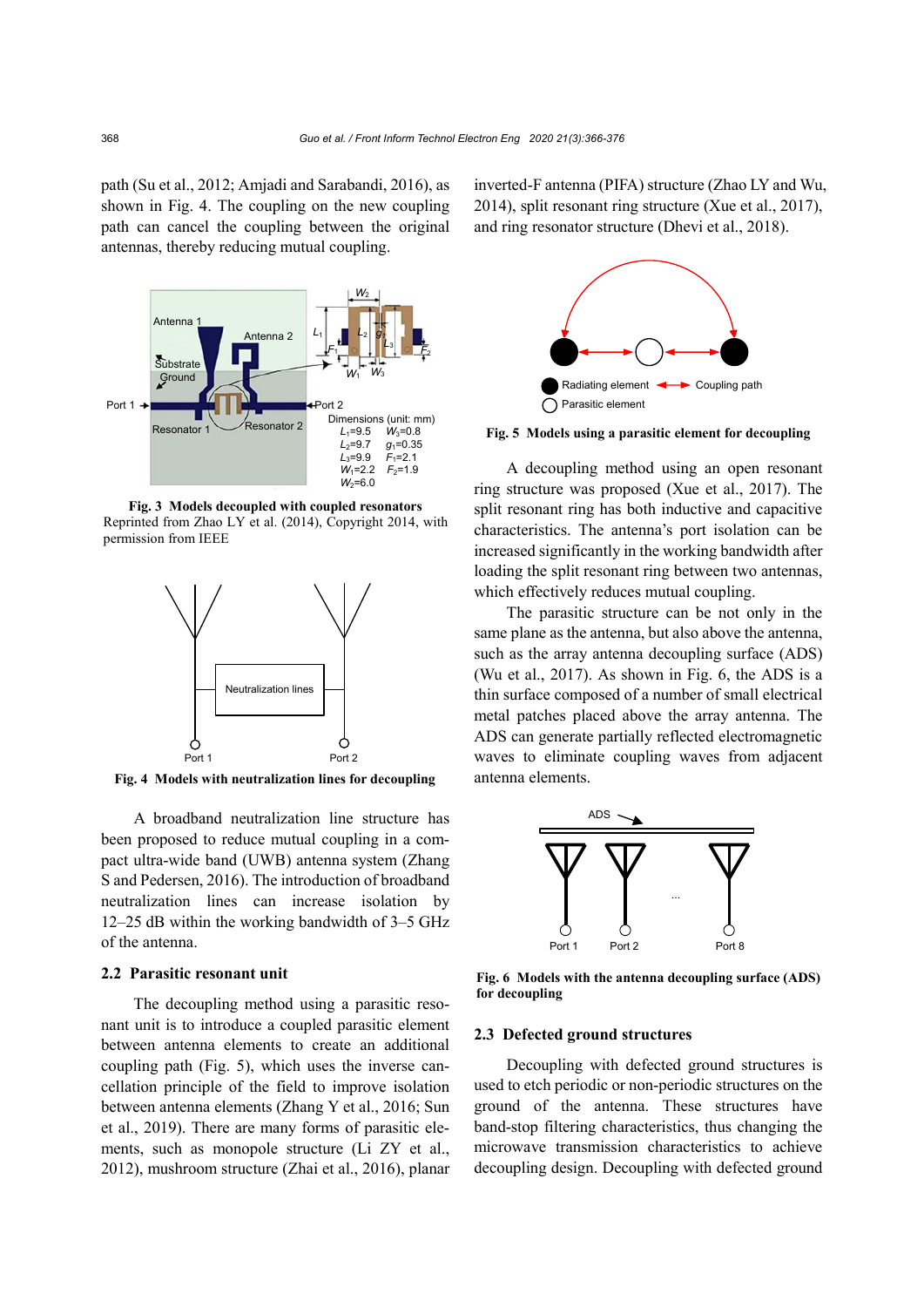structures can be applied to different forms of antennas, such as PIFA antennas (Zhang S et al., 2012), microstrip patch antennas (Ouyang et al., 2011), and UWB antennas (Li Q et al., 2015). Moreover, there are many forms of defected ground structures, such as periodic structures (Chiu et al., 2007), fractal structures (Wei et al., 2016), and symmetric structures (Chiu et al., 2018).

A simple rectangular slot is etched on the ground between two microstrip patch antennas to reduce the mutual coupling between two antennas (Ouyang et al., 2011), as shown in Fig. 7. The antenna isolation can be increased to more than 40 dB in the operating frequency band by etching a half-wavelength rectangular slot on the ground.



**Fig. 7 Models with a rectangular slot for decoupling**

Wei et al. (2016) proposed a novel fractal defected ground structure (FDGS), which uses bandstop filtering characteristics to achieve coupling suppression. The proposed structure exhibits good band-stop characteristics in the antenna's operating band by etching the third iterative FDGS.

The decoupling method based on defected ground structure is a simple and effective method to improve the isolation between antenna elements. However, the defected ground structures will affect the antenna's radiation characteristics due to the resonance characteristics. Moreover, the defected ground structures have certain antenna volume requirements that are not conducive to miniaturization design.

## **2.4 Pattern diversity and mode diversity**

The pattern diversity method increases isolation between antenna elements and improves the radiation pattern by properly designing the antenna, so the main lobe of the antenna radiates in different directions (Liang and Wu, 2018; Zhao X et al., 2018). Pattern

diversity and isolation improvement are achieved by changing the antenna's electrical length to control the pattern's radiation direction (Ding et al., 2018), as shown in Fig. 8. Based on this, the pattern diversity method with four and eight antenna elements is proposed in this study, making the isolation between antennas higher than 15 dB in the operating bandwidth.



**Fig. 8 Schematic of pattern diversity**

Decoupled antennas based on mode analysis can achieve large isolation improvement and good antenna performance, but antenna mode design is vulnerable to the influence of antenna shell feedline and other factors. So, when antennas are decoupled in this way, these modes must be carefully designed to achieve the desired results.

## **2.5 Metamaterial**

Recently, metamaterial decoupling has attracted wide research attention, and many decoupling methods based on it have been studied (Al-Hasan et al., 2015; Lee et al., 2015; Akbari et al., 2017; Farahani et al., 2017; Tang et al., 2017). These methods include electromagnetic band-gap (EBG) based decoupling, spoof surface plasmon polariton (SSPP) based decoupling, frequency selected surface (FSS) based decoupling, and metasurface based decoupling.

### 2.5.1 Electromagnetic band-gap based decoupling

Decoupling using the EBG structure has been first proposed by Yang and Rahmat-Samii (2003), and the near-field distribution of the EBG structure proves that it has good surface wave suppression characteristics. Therefore, as shown in Fig. 9, introducing the EBG structure between antenna elements can effectively reduce mutual coupling.

The EBG structure can effectively suppress surface wave propagation and achieve high-isolation characteristics of the antenna. However, it requires a certain space between antenna elements, which increases the antenna array's overall size.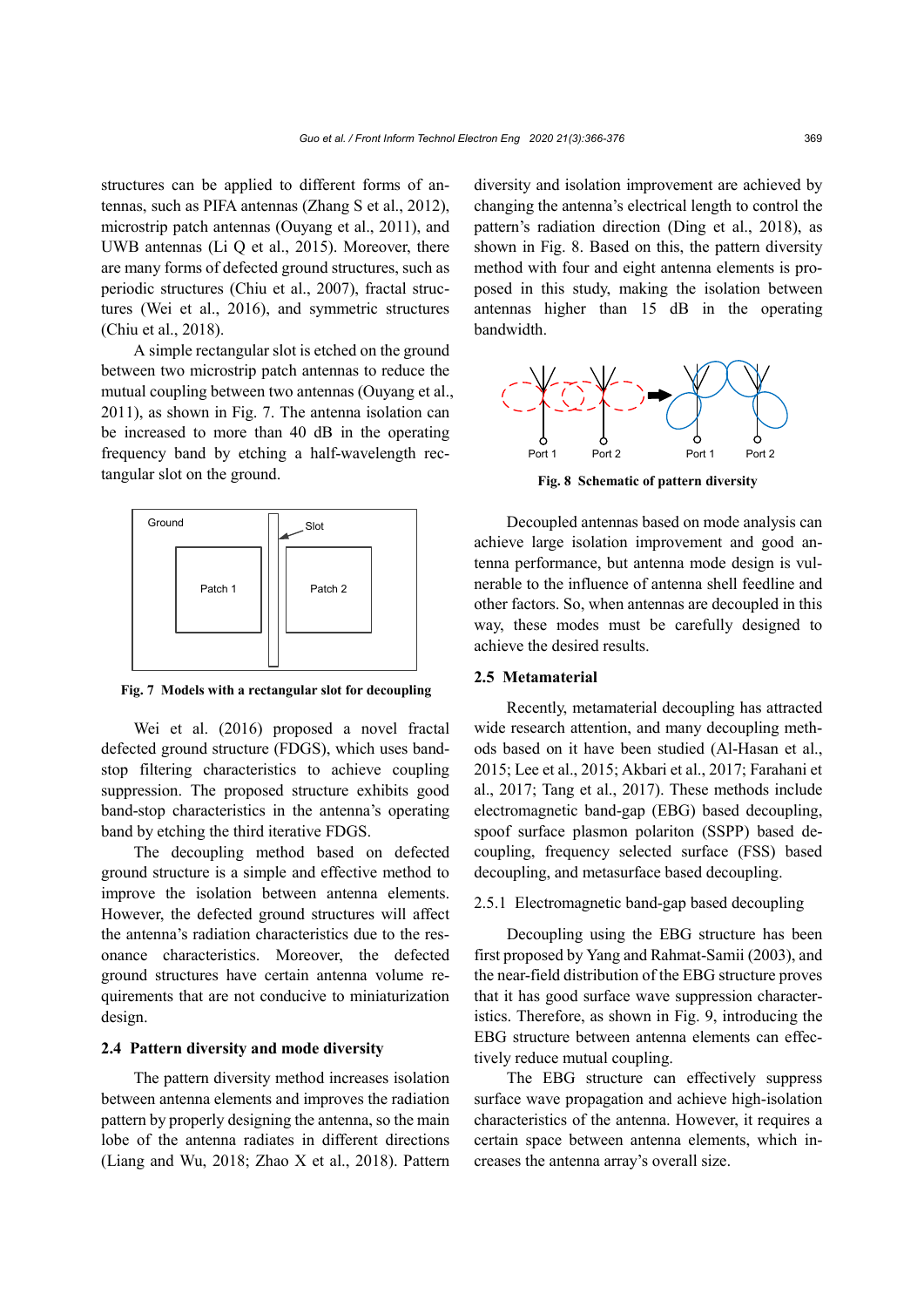

**Fig. 9 Models with electromagnetic band-gap (EBG) for decoupling**

2.5.2 Spoof surface plasmon polariton based decoupling

A decoupling method for a dual-band microstrip antenna (MSA), proposed by Pan and Cui (2017), is based on two transmission lines, including a substrate integrated waveguide (SIW) and an SSPP. The proposed method can achieve broadband isolation between two ports of the MSA without occupying extra space due to the low-pass characteristics of SIW and the high-pass characteristics of SSPP.

# 2.5.3 Frequency selected surface based decoupling

Zhu et al. (2019) proposed a method to improve the isolation of a dual-band base station antenna system based on an FSS. As shown in Fig. 10, a dualpolarized dipole antenna operating in the B1 band  $(0.69-0.96$  GHz) and a  $2\times 2$  antenna array operating in the B2 band (3.5–4.9 GHz) are placed in a common aperture. However, the high-frequency antenna's radiation performance deteriorates significantly due to the mutual coupling effects from the low-frequency antenna. Thus, as shown in Fig. 11, an FSS composed of a metal square ring is added between the high- and low-frequency antennas to reduce coupling. According to the results in Zhu et al. (2019), the radiation patterns of antennas tend to be stable in both frequency bands, indicating that the FSS effectively suppresses the mutual coupling between the dualband antennas.

# 2.5.4 Metasurface based decoupling

A decoupling method based on the split ring resonator (SRR) placed over the antenna was proposed by Wang et al. (2018) (Fig. 12). The proposed antenna metasurface has a negative permeability near the resonant frequency (5.8 GHz), and the electromagnetic wave does not propagate along the medium with this permeability. So, the mutual coupling in the MIMO antenna system can be significantly reduced.



**Fig. 10 Common aperture dual-band base station antenna**



**Fig. 11 Operating principle of the frequency selected surface (FSS)**



**Fig. 12 Antenna model decoupled with the split ring resonator and the simulation results of** *S* **parameters: (a) top view (left) and side view (right) of the two-element patch array 1; (b) top view (left) and side view (right) of the two-element patch array 2 with a metasurface; (c) side view (top) and top view (bottom) of the improved two-element patch array 3 with a metasurface; (d) simulated** *S* **parameters of arrays 1–3**

Reprinted from Wang et al. (2018), Copyright 2018, with permission from Springer Nature, licensed under CC BY 4.0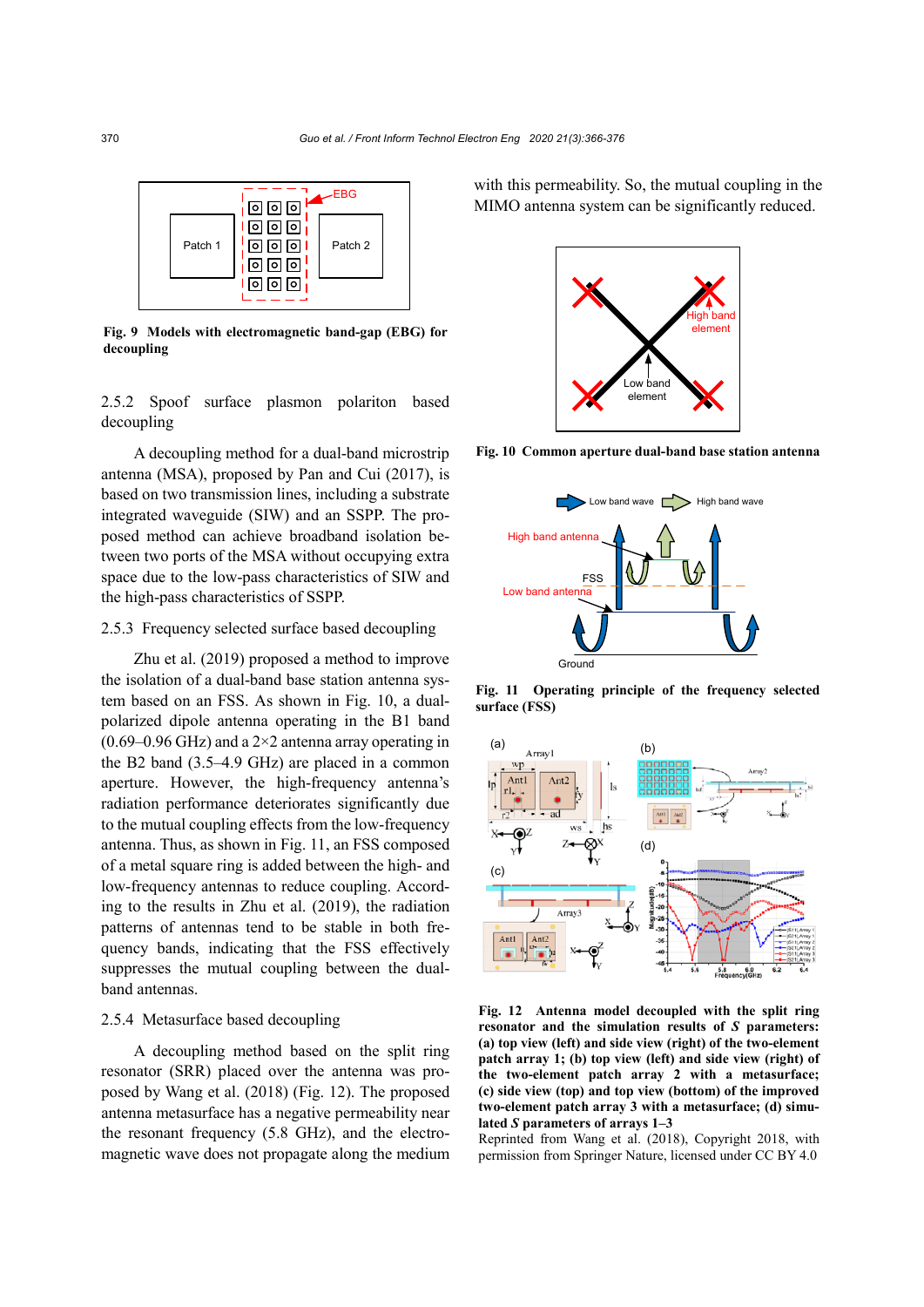## **3 Discussion of decoupling methods**

## **3.1 Antenna array coupled in the H-plane**

Based on the analysis of the decoupling methods mentioned above, some decoupling designs for the antenna array have been studied with good results. In this subsection, we introduce a method for reducing mutual coupling between antenna elements with a metasurface (Liu et al., 2018). As shown in Fig. 13, by loading the metasurface over the antenna array, the direction of propagation of electromagnetic waves generated by the antenna can be changed, so many electromagnetic waves can propagate over the antenna instead of being coupled to adjacent antennas.

The antenna array coupled in the H-plane and the decoupled metasurface are shown in Fig. 14. The metasurface is composed of pairs of cut wires, which are printed on the F4B substrate with a height of 0.8 mm, a relative dielectric constant of 2.65, and a loss tangent of 0.002. The bowtie antennas and the feed structure are fabricated on the FR4 substrate with a height of 1 mm. Meanwhile, to show the metasurface's decoupling effect, a coupled antenna without metasurface is simulated and analyzed as a reference.

The measured *S* parameters of the antenna arrays with and without the metasurface (decoupled and coupled, respectively) are depicted in Fig. 15. The decoupled and coupled antenna arrays both resonate at 2.5 GHz, while the operating bandwidth of both the antennas covers 2300–2690 MHz. However, after loading the proposed metasurface, the isolation of the antenna array can be improved from about 10 dB to more than 25 dB in the operating band, which proves



**Fig. 13 Decoupling principle of the array antenna** Reprinted from Liu et al. (2018), Copyright 2018, with permission from IEEE

that the proposed metasurface has good decoupling effect.

Fig. 16 depicts the magnitude distribution of the electric field of the antenna array with and without metasurface. When the metasurface is loaded, the electric field energy is trapped around, rather than being coupled to adjacent antennas, thus improving the port isolation of the antenna array.

The measured radiation patterns of antenna arrays (coupled and decoupled) at 2.5 GHz are displayed in Fig. 17. Compared with the coupled antenna array, the peak gain of the decoupled antenna increases by about 2.5 dB. Fig. 18 shows that the total efficiency of the decoupled antenna increases by 10% in the operating band, and that the envelope correlation coefficient (ECC) reduces from 0.35 of the coupled antenna to 0.13 of the decoupled antenna. The ECC can be calculated by Eqs. (1) and (2) (see p.373).



**Fig. 14 Top view of the metasurface (a), two bowtie antennas (b), and side view of the two bowtie antennas (c)** Reprinted from Liu et al. (2018), Copyright 2018, with permission from IEEE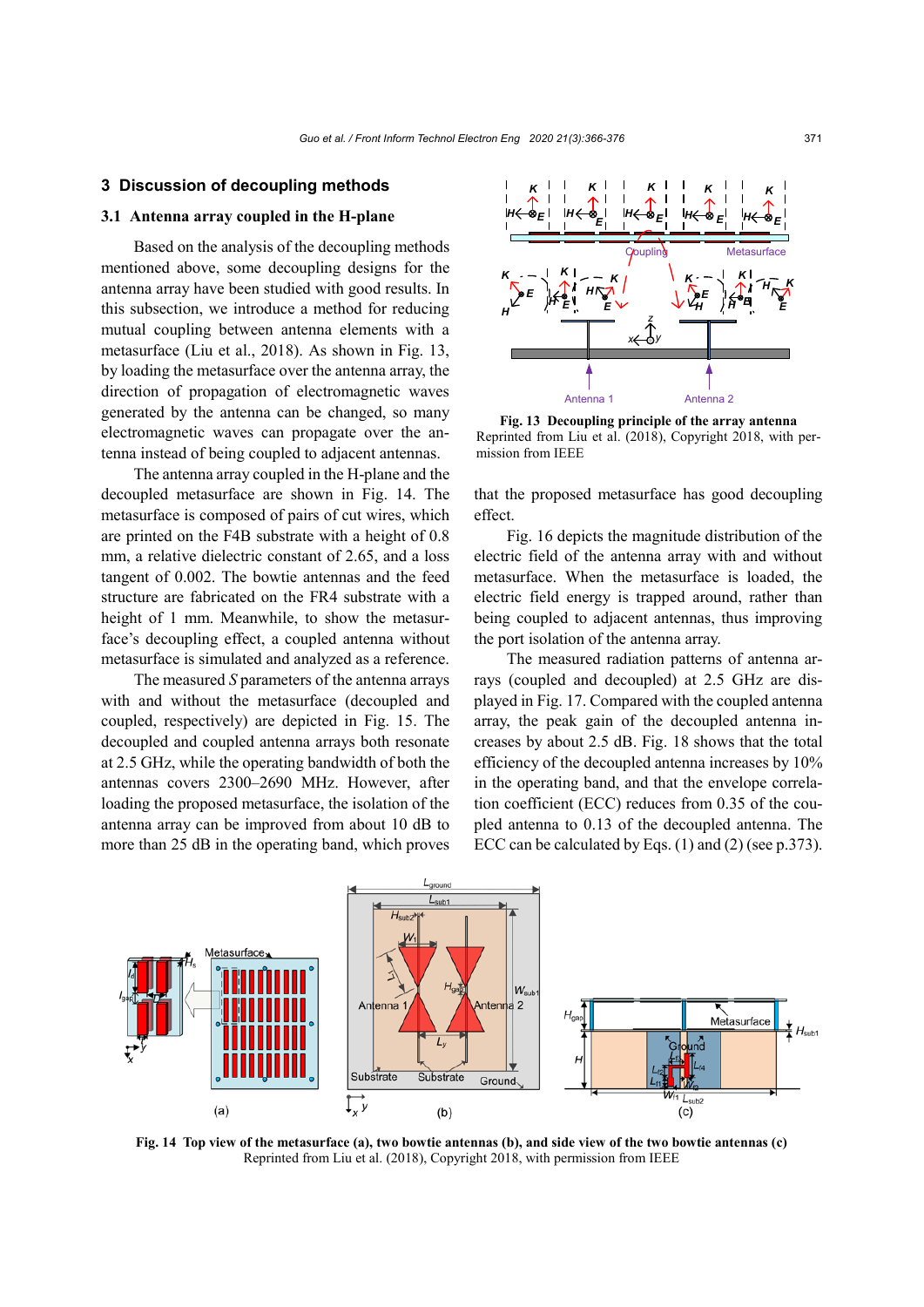

**Fig. 15 Measured** *S* **parameters of the antenna arrays with and without metasurface**

Reprinted from Liu et al. (2018), Copyright 2018, with permission from IEEE



**Fig. 16 Simulated magnitude distributions of the electric field for antenna arrays: (a) without metasurface; (b) with metasurface**

Reprinted from Liu et al. (2018), Copyright 2018, with permission from IEEE



**Fig. 17 Measured radiation patterns of antenna arrays at 2.5 GHz: (a)** *xoz* **plane; (b)** *yoz* **plane** Reprinted from Liu et al. (2018), Copyright 2018, with permission from IEEE



**Fig. 18 Total measured efficiency (a) and calculated envelope correlation coefficient (ECC) (b) of two antenna arrays coupled in the H-plane without and with metasurface**

Reprinted from Liu et al. (2018), Copyright 2018, with permission from IEEE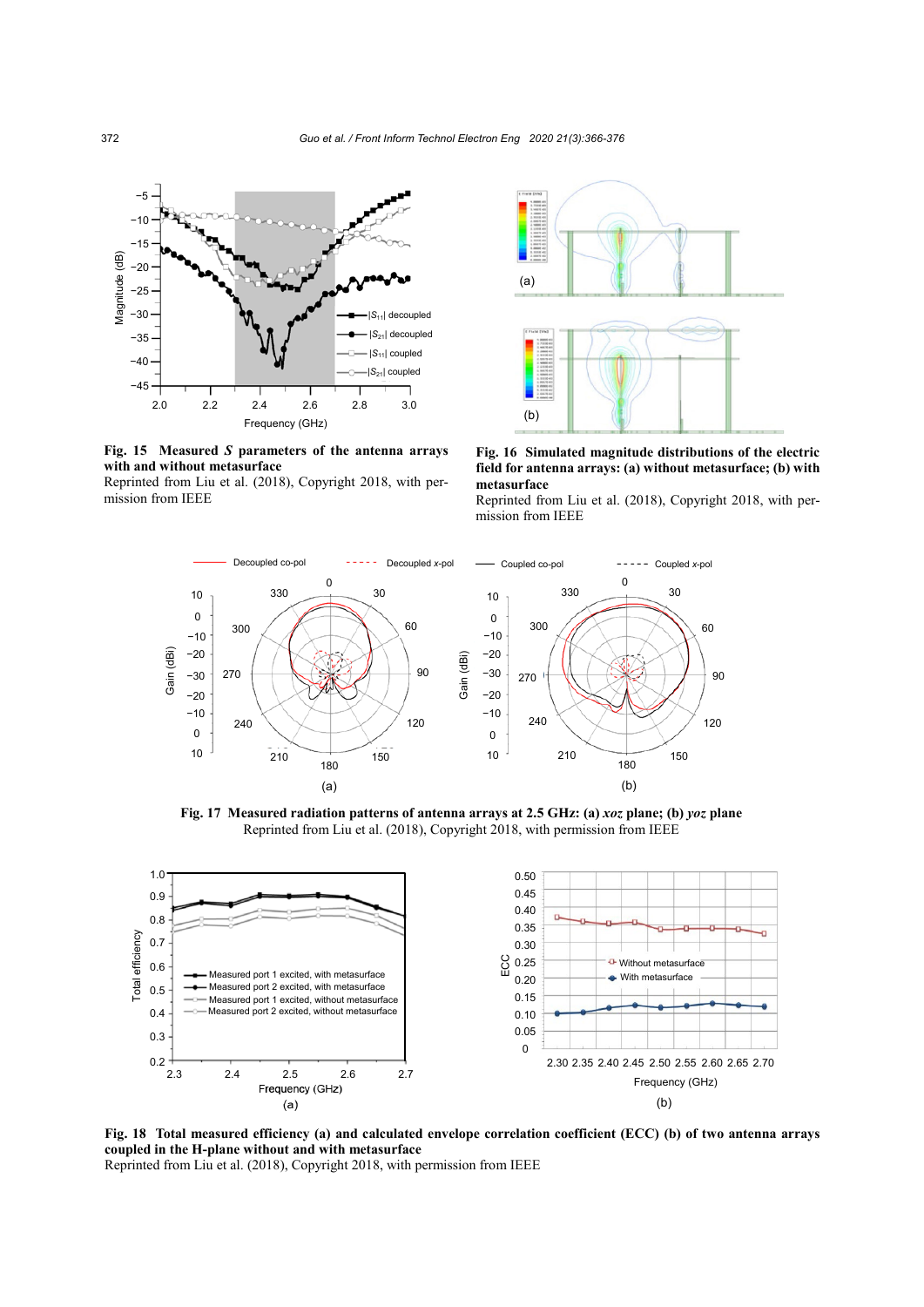$$
\rho_{\rm e} = \frac{\left| \iint_{4\pi} E_1(\theta, \phi) E_2(\theta, \phi) d\Omega \right|^2}{\iint_{4\pi} \left| E_1(\theta, \phi) \right|^2 d\Omega \iint_{4\pi} \left| E_2(\theta, \phi) \right|^2 d\Omega}, (1)
$$

$$
E_1(\theta, \phi) E_2(\theta, \phi) = E_{\theta 1}(\theta, \phi) E^*_{\theta 2}(\theta, \phi)
$$

$$
+ E_{\phi 1}(\theta, \phi) E^*_{\phi 2}(\theta, \phi).
$$

#### **3.2 Antenna array coupled in the E-plane**

The base station antenna arrays in practical applications will be arranged along not only the H-plane, but also the E-plane (Guo et al., 2019). Therefore, in this subsection, we study the decoupling design for antenna arrays coupled in the E-plane. As shown in Fig. 19, two square ring-shaped dipole (SRD) antennas are arranged along the E-plane. The metasurface placed above the antennas is used to reduce mutual coupling of the antenna array coupled in the E-plane. The initial antenna array without the metasurface is analyzed as a reference antenna. Fig. 20 indicates that the decoupled antenna array can achieve an isolation improvement of about 15 dB in the operating band (3.3–3.7 GHz) when it is well matched.



**Fig. 19 Top view of the metasurface (a), side view of two square ring-shaped dipole (SRD) antennas (b), and top view of the two SRD antennas (c)**

Reprinted from Guo et al. (2019), Copyright 2019, with permission from IEEE

Fig. 21 depicts the measured radiation patterns of the antenna arrays coupled and decoupled at 3.5 GHz. It can be seen that the gain of the antenna at the boresight improves by 1.5 dB after the metasurface is loaded compared with the antenna without metasurface, which can reach 7.2 dBi. Moreover, compared with the antenna before decoupling, the decoupled antenna's overall efficiency increases by about 5%, and the ECC reduces in the operating band (Fig. 22).



**Fig. 20 Measured** *S* **parameters of antenna arrays with and without metasurface** 

Reprinted from Guo et al. (2019), Copyright 2019, with permission from IEEE

# **4 Conclusions**

Multiple-input multiple-output (MIMO) technology plays an extremely important role in improving spectrum use and data transmission reliability. Moreover, for MIMO antenna systems, high isolation and miniaturization have become inevitable trends. However, port isolation and miniaturization have always constrained each other for multiple antennas. Since the mutual coupling between antenna elements deteriorates the array antenna's radiation performance and changes the radiation patterns, the array's mutual coupling affection is a problem that must be considered in the antenna array design. We have classified and analyzed the methods of mutual coupling reduction introduced in recent works, which is used as a basis for the novel work on antenna array decoupling. Results showed that the proposed decoupling method suppresses the mutual coupling of antennas arranged along not only the H-plane, but also the E-plane, which ensures good decoupling performance.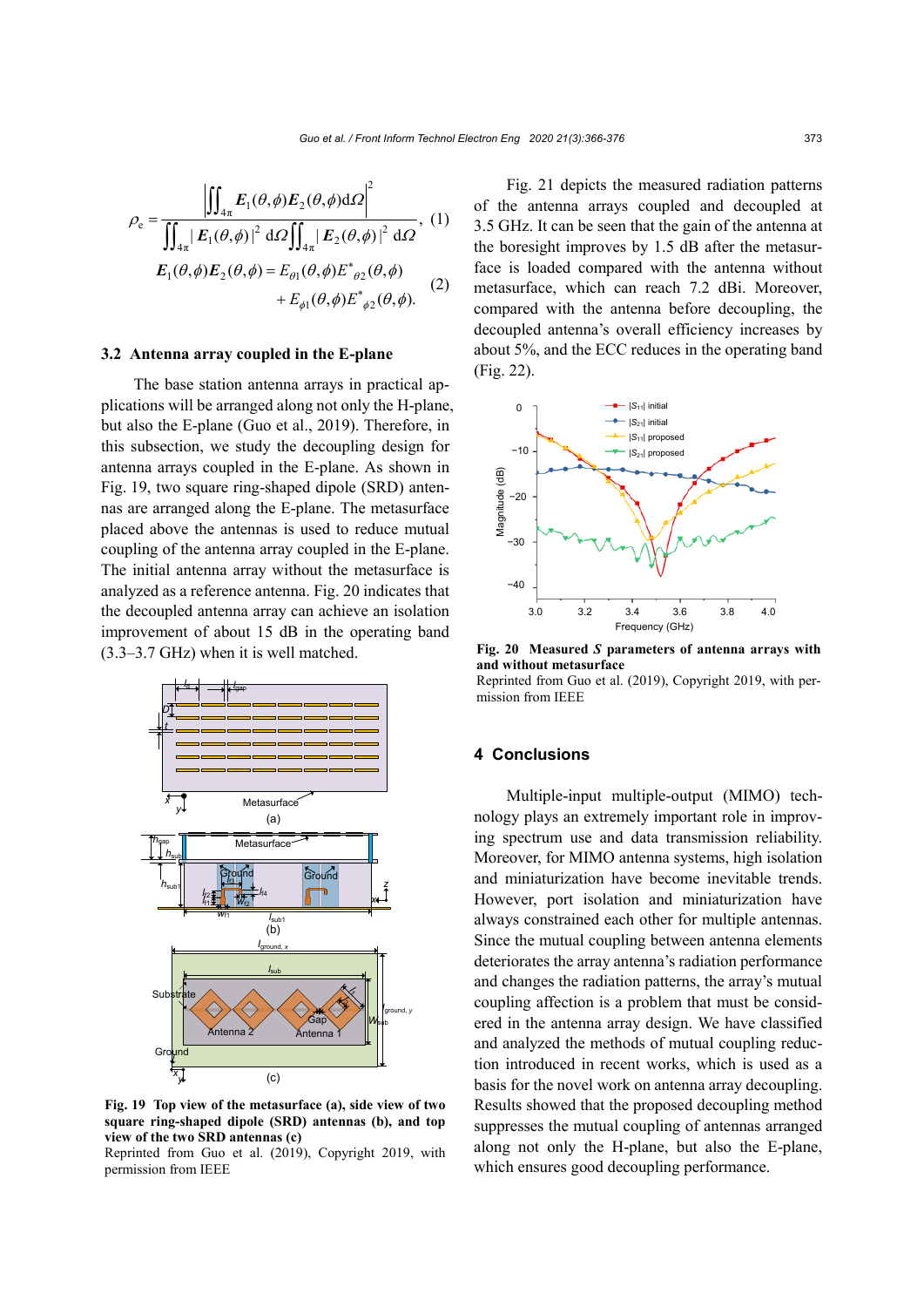

**Fig. 21 Measured radiation patterns of antenna arrays at 3.5 GHz: (a)** *xoz* **plane; (b)** *yoz* **plane**

Reprinted from Guo et al. (2019), Copyright 2019, with permission from IEEE

#### **Contributors**

Jia-yin GUO designed the research. Lu-yu ZHAO guided the research. Feng LIU and Guo-dong JING processed the data. Jia-yin GUO and Feng LIU drafted the manuscript. Lu-yu ZHAO, Ying-zeng YIN, and Guan-long HUANG revised the manuscript. Jia-yin GUO finalized the paper.

#### **Compliance with ethics guidelines**

Jia-yin GUO, Feng LIU, Guo-dong JING, Lu-yu ZHAO, Ying-zeng YIN, and Guan-long HUANG declare that they have no conflict of interest.

#### **References**

Akbari M, Ghalyon HA, Farahani M, et al., 2017. Spatially decoupling of CP antennas based on FSS for 30 GHz MIMO systems. *IEEE Access*, 5:6527-6537. https://doi.org/10.1109/ACCESS.2017.2693342

compact EBG structure for mutual coupling reduction

Al-Hasan MJ, Denidni TA, Sebak AR, 2015. Millimeter-wave



Coupled *x*-pol **Fig. 22 Total measured efficiencies (a) and calculated envelope correlation coefficient (ECC) (b) of two antenna arrays coupled in the E-plane without and with metasurface**

Reprinted from Guo et al. (2019), Copyright 2019, with permission from IEEE

applications. *IEEE Trans Antenn Propag*, 63(2):823-828. https://doi.org/10.1109/TAP.2014.2381229

Amjadi SM, Sarabandi K, 2016. Mutual coupling mitigation in broadband multiple-antenna communication systems using feedforward technique. *IEEE Trans Antenn Propag*, 64(5):1642-1652.

https://doi.org/10.1109/TAP.2016.2535101

- Browne DW, Manteghi M, Fitz MP, et al., 2006. Experiments with compact antenna arrays for MIMO radio communications. *IEEE Trans Antenn Propag*, 54(11):3239-3250. https://doi.org/10.1109/TAP.2006.883973
- Chae SH, Oh Sk, Park SO, 2007. Analysis of mutual coupling, correlations, and TARC in WiBro MIMO array antenna. *IEEE Antenn Wirel Propag Lett*, 6:122-125. https://doi.org/10.1109/LAWP.2007.893109
- Chen SC, Wang YS, Chung SJ, 2008. A decoupling technique for increasing the port isolation between two strongly coupled antennas. *IEEE Trans Antenn Propag*, 56(12): 3650-3658. https://doi.org/10.1109/TAP.2008.2005469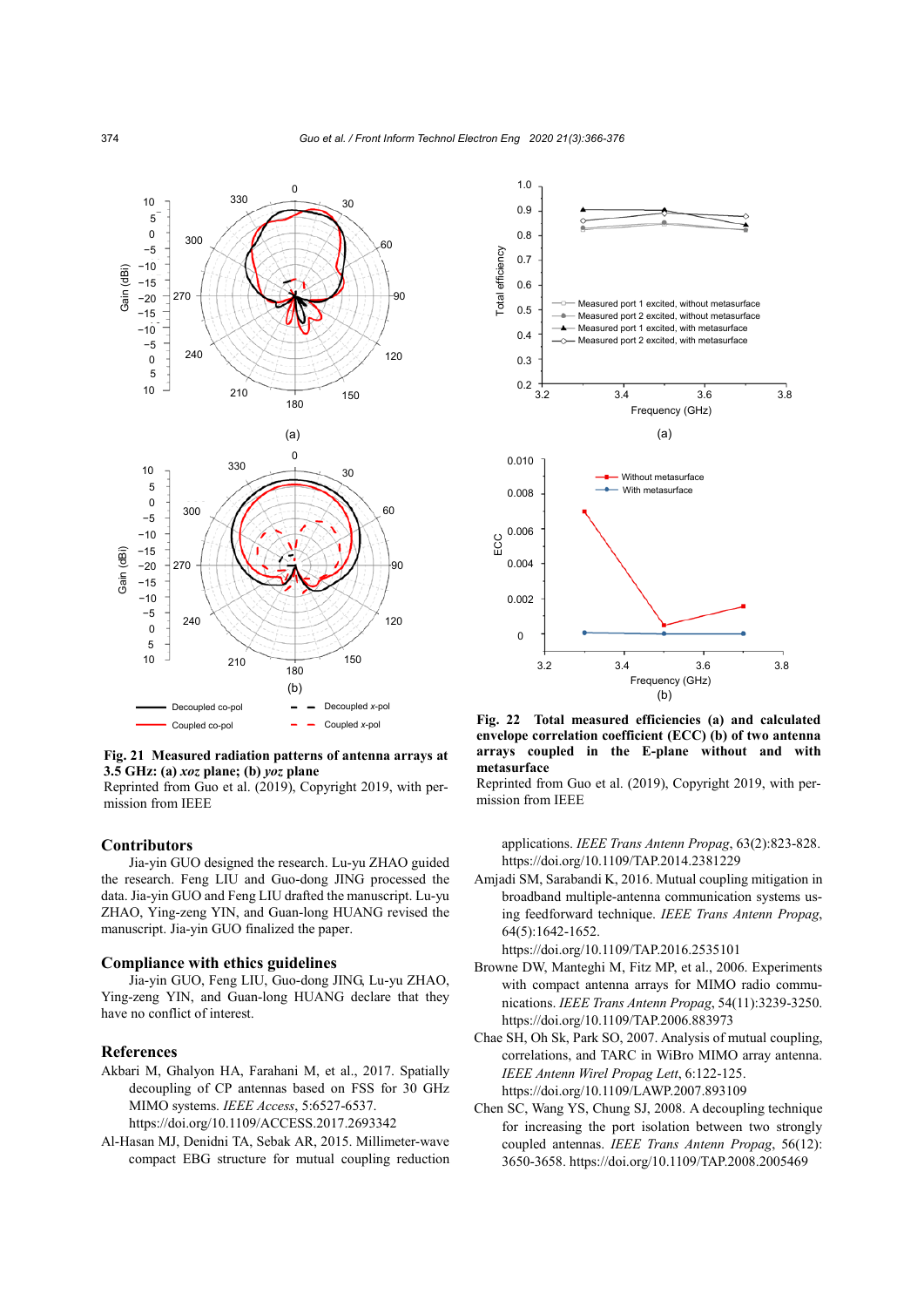- Chiu CY, Cheng CH, Murch RD, et al., 2007. Reduction of mutual coupling between closely-packed antenna elements. *IEEE Trans Antenn Propag*, 55(6):1732-1738. https://doi.org/10.1109/TAP.2007.898618
- Chiu CY, Xu F, Shen SP, et al., 2018. Mutual coupling reduction of rotationally symmetric multiport antennas. *IEEE Trans Antenn Propag*, 66(10):5013-5021. https://doi.org/10.1109/TAP.2018.2854301
- Dhevi BL, Vishvaksenan KS, Rajakani K, 2018. Isolation enhancement in dual-band microstrip antenna array using asymmetric loop resonator. *IEEE Antenn Wirel Propag Lett*, 17(2):238-241.
- https://doi.org/10.1109/LAWP.2017.2781907 Ding CF, Zhang XY, Xue CD, et al., 2018. Novel patterndiversity-based decoupling method and its application to multielement MIMO antenna. *IEEE Trans Antenn Propag*, 66(10):4976-4985.
	- https://doi.org/10.1109/TAP.2018.2851380
- Farahani M, Pourahmadazar J, Akbari M, et al., 2017. Mutual coupling reduction in millimeter-wave MIMO antenna array using a metamaterial polarization-rotator wall. *IEEE Antenn Wirel Propag Lett*, 16:2324-2327. https://doi.org/10.1109/LAWP.2017.2717404
- Feng DQ, Jiang CZ, Lim GB, et al., 2013. A survey of energyefficient wireless communications. *IEEE Commun Surv Tutor*, 15(1):167-178.
	- https://doi.org/10.1109/SURV.2012.020212.00049
- Getu BN, Andersen JB, 2005. The MIMO cube—a compact MIMO antenna. *IEEE Trans Wirel Commun*, 4(3):1136- 1141. https://doi.org/10.1109/TWC.2005.846997
- Guo JY, Liu F, Zhao LY, et al., 2019. Meta-surface antenna array decoupling designs for two linear polarized antennas coupled in H-plane and E-plane. *IEEE Access*, 7:100442-100452.
	- https://doi.org/10.1109/ACCESS.2019.2930687
- Jafri SI, Brown AK, Shafique MF, et al., 2016. Compact reconfigurable multiple-input-multiple-output antenna for ultra wideband applications. *IET Microw Antenn Propag*, 10(4):413-419.
	- https://doi.org/10.1049/iet-map.2015.0181
- Larsson EG, Edfors O, Tufvesson F, et al., 2014. Massive MIMO for next generation wireless systems. *IEEE Commun Mag*, 52(2):186-195. https://doi.org/10.1109/MCOM.2014.6736761
- Lee JY, Kim SH, Jang JH, 2015. Reduction of mutual coupling
- in planar multiple antenna by using 1-D EBG and SRR structures. *IEEE Trans Antenn Propag*, 63(9):4194-4198. https://doi.org/10.1109/TAP.2015.2447052
- Li JF, Chu QX, Li ZH, et al., 2013. Compact dual bandnotched UWB MIMO antenna with high isolation. *IEEE Trans Antenn Propag*, 61(9):4759-4766. https://doi.org/10.1109/TAP.2013.2267653
- Li Q, Feresidis AP, Mavridou M, et al., 2015. Miniaturized double-layer EBG structures for broadband mutual coupling reduction between UWB monopoles. *IEEE Trans Antenn Propag*, 63(3):1168-1171.

https://doi.org/10.1109/TAP.2014.2387871

- Li ZY, Du ZW, Takahashi M, et al., 2012. Reducing mutual coupling of MIMO antennas with parasitic elements for mobile terminals. *IEEE Trans Antenn Propag*, 60(2):473- 481. https://doi.org/10.1109/TAP.2011.2173432
- Liang PY, Wu Q, 2018. Characteristic mode analysis of antenna mutual coupling in the near field. *IEEE Trans Antenn Propag*, 66(7):3757-3762. https://doi.org/10.1109/TAP.2018.2823867
- Liu F, Guo JY, Zhao LY, et al., 2018. A meta-surface decoupling method for two linear polarized antenna array in sub-6 GHz base station applications. *IEEE Access*, 7:2759-2768.
	- https://doi.org/10.1109/ACCESS.2018.2886641
- Ouyang J, Yang F, Wang ZM, 2011. Reducing mutual coupling of closely spaced microstrip MIMO antennas for WLAN application. *IEEE Antenn Wirel Propag Lett*, 10:310-313. https://doi.org/10.1109/LAWP.2011.2140310
- Pan BC, Cui TJ, 2017. Broadband decoupling network for dual-band microstrip patch antennas. *IEEE Trans Antenn Propag*, 65(10):5595-5598.
	- https://doi.org/10.1109/TAP.2017.2742539
- Soltani S, Murch RD, 2015. A compact planar printed MIMO antenna design. *IEEE Trans Antenn Propag*, 63(3):1140- 1149. https://doi.org/10.1109/TAP.2015.2389242
- Su SW, Lee CT, Chang FS, 2012. Printed MIMO-antenna system using neutralization-line technique for wireless USB-dongle applications. *IEEE Trans Antenn Propag*, 60(2):456-463. https://doi.org/10.1109/TAP.2011.2173450
- Sun HH, Ding C, Zhu H, et al., 2019. Suppression of crossband scattering in multiband antenna arrays. *IEEE Trans Antenn Propag*, 67(4):2379-2389. https://doi.org/10.1109/TAP.2019.2891707
- Tang MC, Chen ZY, Wang H, et al., 2017. Mutual coupling reduction using meta-structures for wideband, dualpolarized, and high-density patch arrays. *IEEE Trans Antenn Propag*, 65(8):3986-3998. https://doi.org/10.1109/TAP.2017.2710214
- Wang ZY, Zhao LY, Cai YM, et al., 2018. A meta-surface antenna array decoupling (MAAD) method for mutual coupling reduction in a MIMO antenna system. *Sci Rep*, 8:3152. https://doi.org/10.1038/s41598-018-21619-z
- Wei K, Li JY, Wang L, et al., 2016. Mutual coupling reduction by novel fractal defected ground structure band-gap filter. *IEEE Trans Antenn Propag*, 64(10):4328-4335. https://doi.org/10.1109/TAP.2016.2591058
- Wu KL, Wei CW, Mei XD, et al., 2017. Array-antenna decoupling surface. *IEEE Trans Antenn Propag*, 65(12): 6728-6738. https://doi.org/10.1109/TAP.2017.2712818
- Xue CD, Zhang XY, Cao YF, et al., 2017. MIMO antenna using hybrid electric and magnetic coupling for isolation enhancement. *IEEE Trans Antenn Propag*, 65(10):5162- 5170. https://doi.org/10.1109/TAP.2017.2738033
- Yang F, Rahmat-Samii Y, 2003. Microstrip antennas integrated with electromagnetic band-gap (EBG) structures: a low